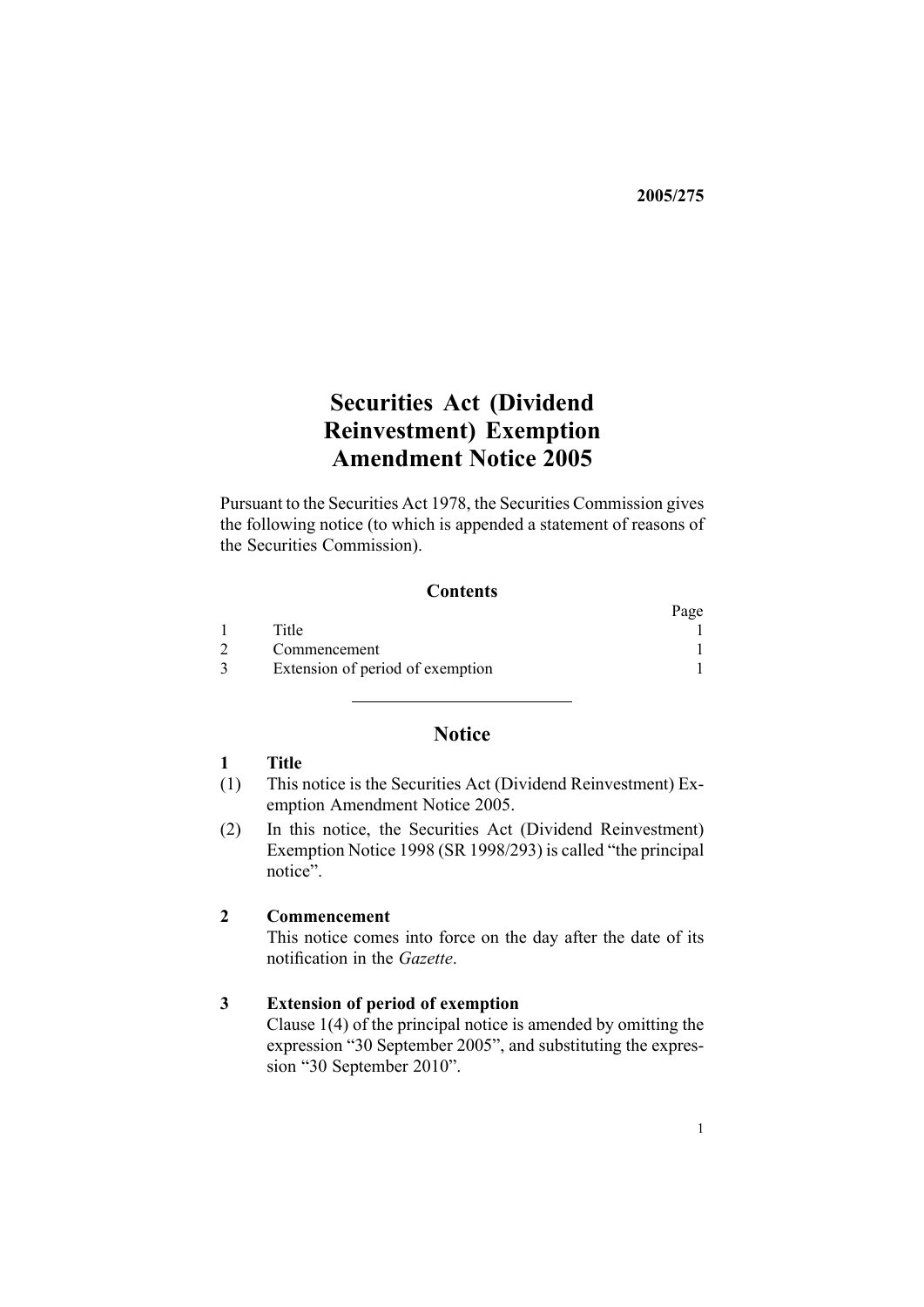Dated at Wellington this 27th day of September 2005.

The Common Seal of the Securities Commission was affixed in the presence of:

[Seal]

C A N Beyer, Member.

# **Statement of reasons**

This notice, which comes into force on the day after the date of its notification in the *Gazette*, extends the expiry date of the [Securities](http://www.legislation.govt.nz/pdfLink.aspx?id=DLM261557) Act (Dividend [Reinvestment\)](http://www.legislation.govt.nz/pdfLink.aspx?id=DLM261557) Exemption Notice 1998 ("the principal notice") from 30 September 2005 to 30 September 2010.

The Securities Commission considers that the extension of the period of exemption is appropriate for the following reasons:

- the principal notice exempts issuers from the need to prepare <sup>a</sup> registered prospectus and investment statement for equity securities, units in <sup>a</sup> unit trust, or interests in <sup>a</sup> group investment fund that are offered under <sup>a</sup> dividend reinvestment plan only to persons who already hold securities of the issuer that are of the same kind as those being offered. The principal notice recognises that existing holders of the securities of the issuer will already have access to key relevant information about the issuer:
- • the conditions of the exemption in the principal notice reduce the costs associated with <sup>a</sup> dividend reinvestment plan, while providing protection for investors by requiring the provision of alternative disclosure and by preventing the allotment of securities under the principal notice if an issuer has any undisclosed

•